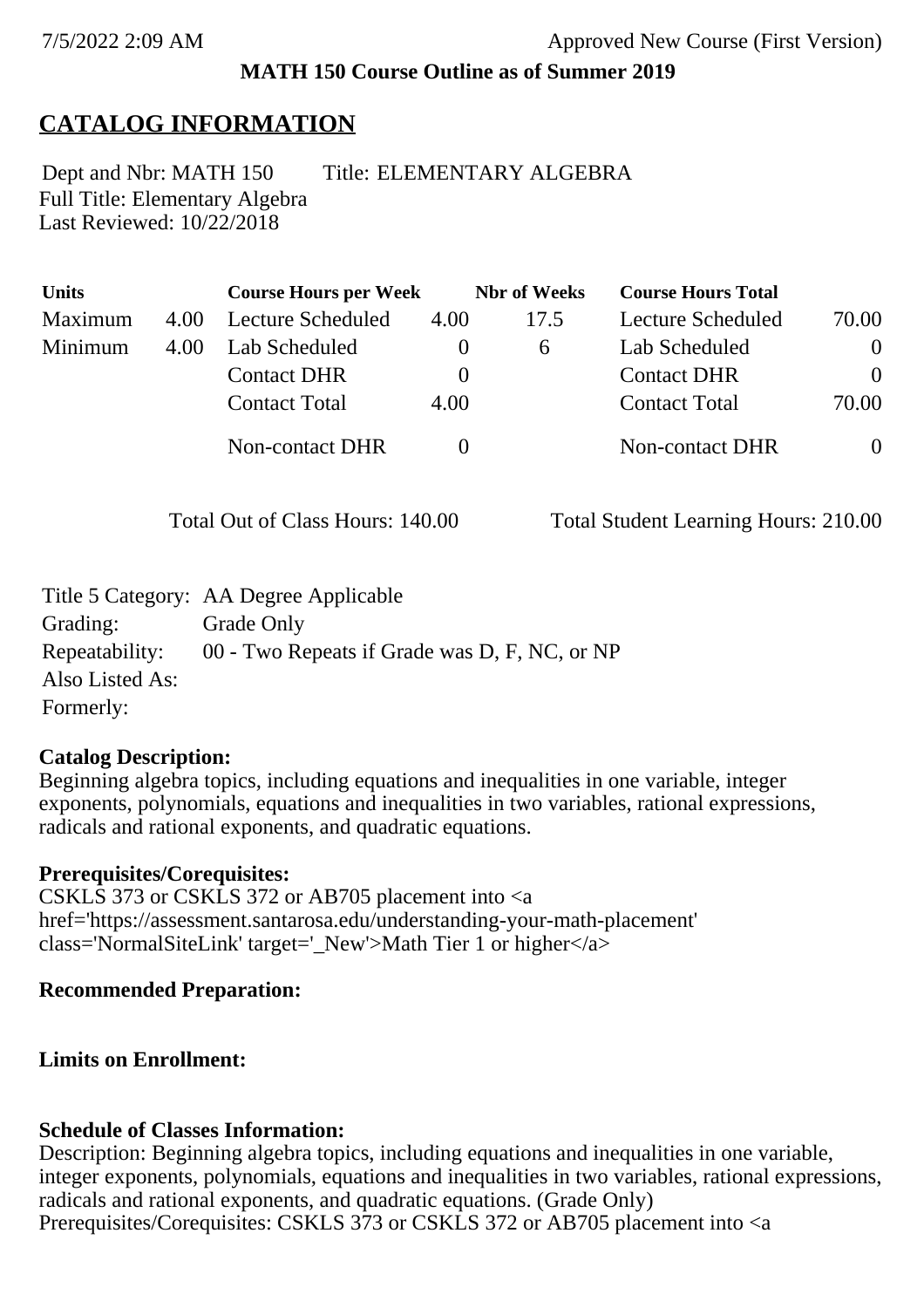href='https://assessment.santarosa.edu/understanding-your-math-placement' class='NormalSiteLink' target=' New'>Math Tier 1 or higher $\langle a \rangle$ Recommended: Limits on Enrollment: Transfer Credit: Repeatability: Two Repeats if Grade was D, F, NC, or NP

# **ARTICULATION, MAJOR, and CERTIFICATION INFORMATION:**

| <b>AS Degree:</b><br><b>CSU GE:</b> | Area<br><b>Transfer Area</b> | Effective:<br>Effective: | Inactive:<br>Inactive: |
|-------------------------------------|------------------------------|--------------------------|------------------------|
| IGETC:<br><b>Transfer Area</b>      |                              | Effective:               | Inactive:              |
| <b>CSU Transfer:</b>                | Effective:                   | Inactive:                |                        |
| <b>UC</b> Transfer:                 | Effective:                   | Inactive:                |                        |

#### **CID:**

**Certificate/Major Applicable:** 

[Not Certificate/Major Applicable](SR_ClassCheck.aspx?CourseKey=MATH150)

# **COURSE CONTENT**

#### **Student Learning Outcomes:**

Upon completion of the course, students will be able to:

- 1. Solve linear equations, linear inequalities in one variable, polynomial equations by factoring, radical equations, and systems of two linear equations.
- 2. Simplify and perform operations on expressions involving radicals, exponents, and polynomials.
- 3. Graph and formulate linear equations in two variables.
- 4. Identify and use appropriate algebraic methods to solve application problems.

### **Objectives:**

During this course, students will:

- 1. Solve linear equations and inequalities in one variable.
- 2. Solve quadratic equations by factoring.
- 3. Evaluate and solve formulas.
- 4. Graph linear equations and inequalities in two variables, including the slope-intercept method.
- 5. Find the equation of a line given information about the line.
- 6. Define a polynomial, and perform the operations of addition, subtraction, multiplication, division, and factoring of polynomials.
- 7. Use the laws of exponents and manipulate expressions involving rational exponents.
- 8. Solve linear systems of equations in two variables using the methods of substitution, addition, and graphing.
- 9. Simplify, add, subtract, multiply and divide radical expressions, and solve radical equations.
- 10. Simplify, add, subtract, multiply, and divide rational expressions.
- 11. Identify and use appropriate algebraic methods to solve application problems.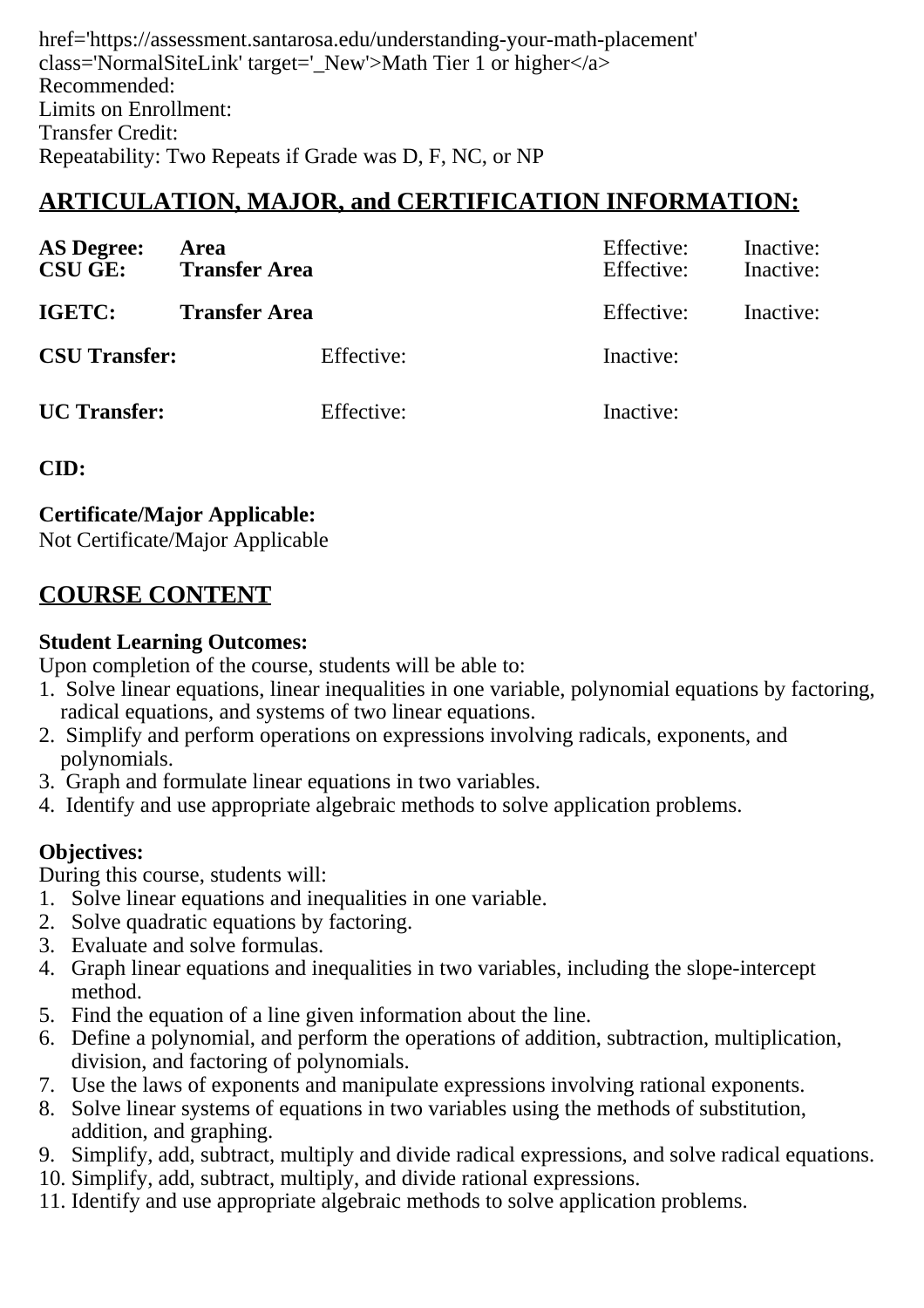#### **Topics and Scope:**

- I. Linear Equations and Inequalities in One Variable
	- A. Linear equations
	- B. Applications of linear equations
	- C. Linear inequalities
	- D. Formulas

II. Linear Equations and Inequalities in Two Variables

- A. Cartesian coordinate system
- B. Graphing linear equations, including the slope-intercept method
- C. Finding the equation of a line
- D. Graphing linear inequalities in two variables
- E. Systems of equations in two variables
	- 1. Solving by graphing
	- 2. Solving by elimination (addition)
	- 3. Solving by substitution
	- 4. Applications

III. Integer Exponents and Laws of Exponents

- IV. Polynomials
- A. Definition
	- B. Operations
	- C. Factoring
		- 1. Common factors
		- 2. Grouping
		- 3. Trinomials
		- 4. Difference of squares
		- 5. Sum and difference of cubes
	- D. Solving quadratic equations by factoring
	- E. Applications
- V. Introduction to Rational Expressions
	- A. Simplification
	- B. Operations
- VI. Radicals
	- A. Square roots
	- B. Simplification
	- C. Sums and products of radicals
	- D. Rationalizing denominators of square roots
	- E. Higher-index radicals
	- F. Pythagorean Theorem
	- G. Radical equations
	- H. Rational exponents
	- I. Applications

### **Assignment:**

- 1. Reading outside of class (0-60 pages per week)
- 2. Problem sets (1-4 per week)
- 3. Quizzes (0-4 per week)
- 4. Projects (0-10)
- 5. Exams (2-6)
- 6. Final exam